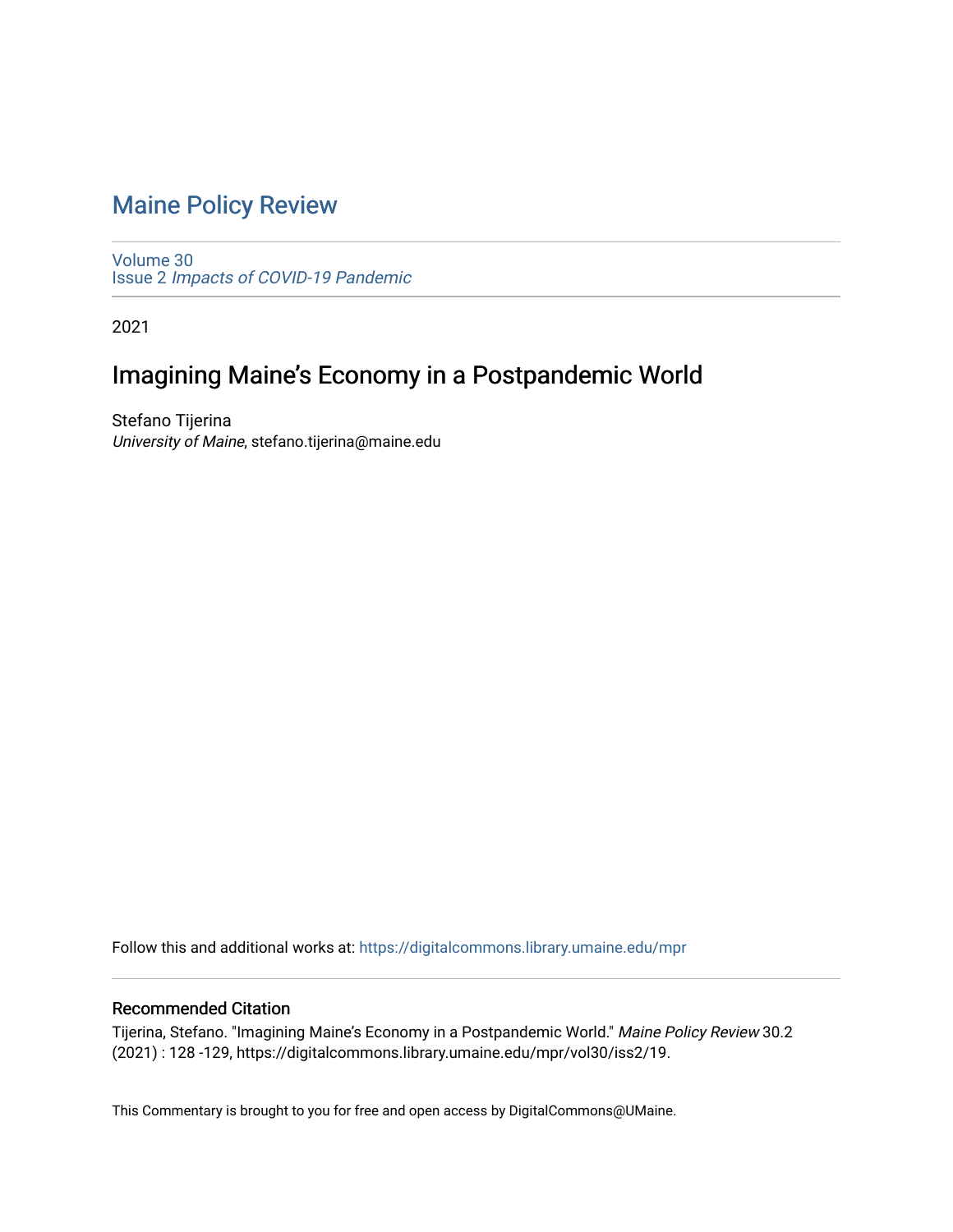### COMMENTARY

# <span id="page-1-0"></span>Imagining Maine's Economy in a Postpandemic World

#### by Stefano Tijerina

Over the trajectory of the pandemic, in a blog on the *Bangor Daily News* website, I reflected on key moments and possibilities of how our *glocal* world could look after such a transformative event. It is now the summer of 2021, and life seems to be going back to normal, but I question this normalcy. I have changed spiritually, emotionally, and psychologically, and I am convinced that similar things are happening to others. After a global pandemic, it is difficult to believe that things will go back to normal. What follows reflects my personal reflections as the world navigated the changing local and global realities that unfolded since March of 2020. I strongly believe that we are entering a changing reality, a period of transition. Humanity, nations, capitalism, and the natural environment will not be the same. We have learned a lesson. Even at the local level, Maine will not be the same. From my perspective, "the way life should be" is about to be revised and redefined.

#### GOODBYE ECONOMIC BLOCS AND WELCOME NATIONALISM

One of the structural adjustments<br>that resulted from the globalization of the market over the past several decades was the establishment of regional economic trade blocs designed to expand the consumer market, strengthen business capabilities, and reduce the production costs of international businesses. New complex supply chains emerged among trade bloc members, as well as new nation-to-nation partnerships that

increased their interdependence, while reducing the power, autonomy, and maneuverability of individual nation states within the bloc. Today, the global market is divided into trade blocs, with the exception of China.<sup>[1](#page-2-0)</sup> These regional economic trade blocs became the core of the global market system, particularly the most robust blocs, the European Union (EU) and United States-Mexico-Canada Agreement (USMCA). Nevertheless, under the new dynamics imposed by the COVID-19 pandemic, the regional economic trade blocs have lost their validity as the crisis has forced the member nations to recoil back into their rigid borders of the 1980s and before.

It is feasible to say that the regional economic trade blocs have failed to maintain their cohesiveness, showing the world they are fragile economic, political, social, and environmental structures unable to overcome the first real test of globalization. Designed for the acceleration and expansion of commerce, but not for collective collaboration in times of crisis, the USMCA, the EU, and the others have been sidelined. Member nations have instead closed their borders and shut down supply chains as global consumption drastically slowed down.

Essential trade continues to move freely among regional economic trade blocs, but the movement of people has been halted, as in the case of Maine and its borderland region. People are not moving between borders and consuming goods and services, the heart of the hospitality industry has been negatively affected while cross-border families have

been separated[.2](#page-2-0) Now we must ask, Are free trade agreements only tailored for the benefit of corporations and not communities and its citizens?

The EU's reaction to the crisis revealed the inequalities and disadvantages within Europe. Germany and France quickly shut their doors on Italy and Spain, watching from afar as people died in these two affected countries early in the pandemic. The EU's reaction through its institutions and the European Central Bank came too late, raising doubts about the effectiveness of the trade bloc (Erlanger [2020](#page-2-1)). A year and a half into the pandemic, the financial and logistical support remains less than acceptable, forcing Italy and Spain to depend on aid from China, Russia, and Cuba, instead of receiving the support from the other union members.

The USMCA trade partnership has also revealed its weaknesses, as the United States, Canada, and Mexico closed their borders, shutting the door on the opportunity to coordinate a collective effort to combat COVID-19. Ignoring the facts that our supply chains are heavily interconnected, that our food production systems are heavily interdependent, and that our economies are intimately integrated, the three markets opted to strategize independently, risking the long-term sustainability of the partnership. The trade bloc that survived the nationalist attacks of the Trump administration now seems fragile and almost irrelevant as the three economies slow, and their markets turn to internal solutions.

It is now questionable whether the EU, the USMCA, and the other trade blocs will be able to regain momentum once their member nations overcome the challenges of COVID-19 and begin to rebuild their economies. It is clear that each market will have to be rebuilt from